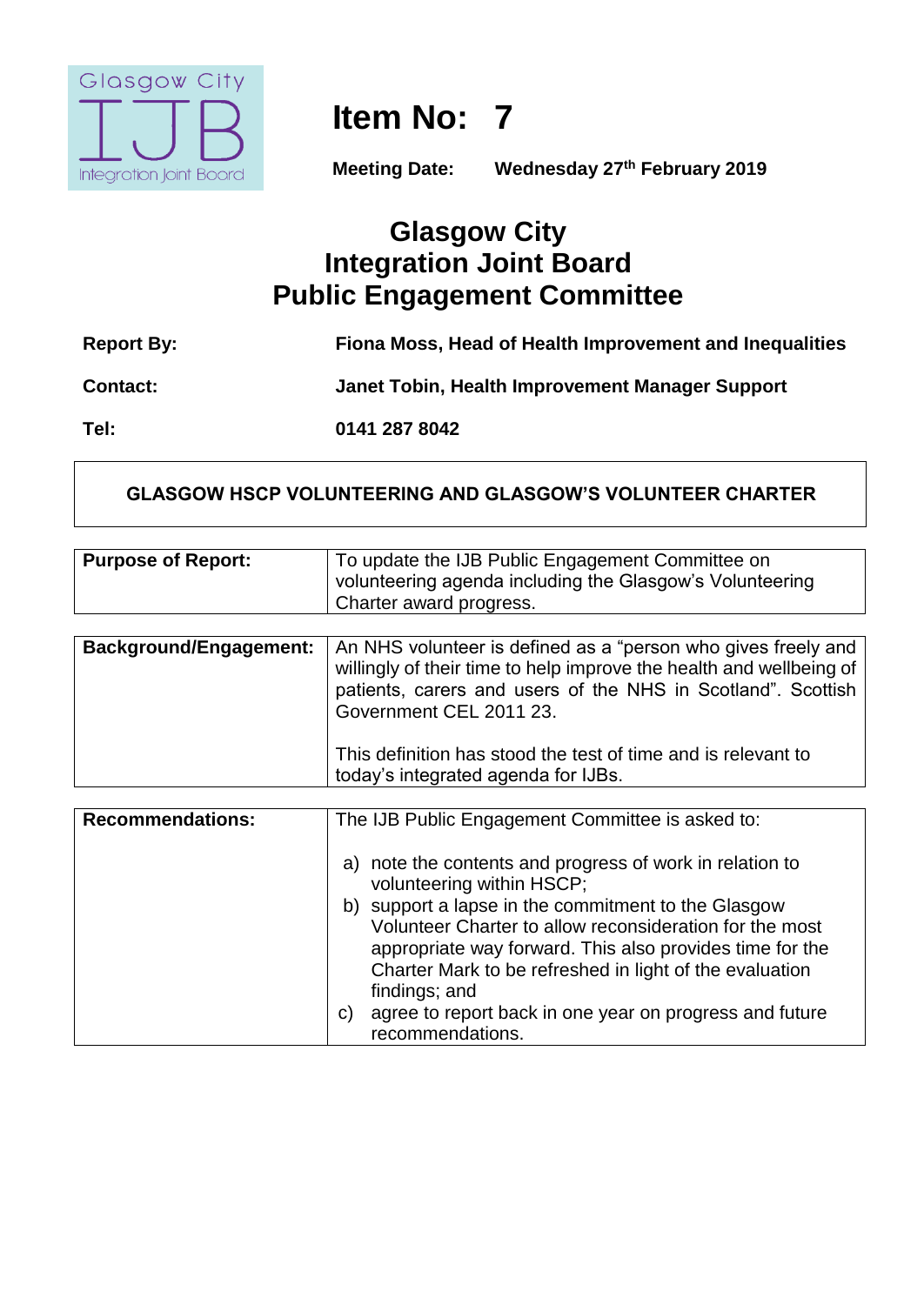# **Relevance to Integration Joint Board Strategic Plan:**

Flourishing Communities, Healthier lives (Strategic Plan) and providing greater selfdetermination and choice.

# **Implications for Health and Social Care Partnership:**

| <b>Reference to National</b>  | <b>Outcome 1:</b> People are able to look after and improve their                                                                                                                                                                                                                                                     |
|-------------------------------|-----------------------------------------------------------------------------------------------------------------------------------------------------------------------------------------------------------------------------------------------------------------------------------------------------------------------|
| <b>Health &amp; Wellbeing</b> | own health and wellbeing and live in good health for longer.                                                                                                                                                                                                                                                          |
| <b>Outcome:</b>               | <b>Outcome 3.</b> People who use health and social care services<br>have positive experiences of those services, and have their<br>dignity respected.<br><b>Outcome 4.</b> Health and social care services are centered on<br>helping to maintain or improve the quality of life of people who<br>use those services. |

| Personnel:    | Within existing staff capacity. |               |  |
|---------------|---------------------------------|---------------|--|
|               |                                 |               |  |
| $\rightarrow$ |                                 | $\sim$ $\sim$ |  |

| <b>Carers:</b> | Carers are actively engaged in development of Carers strategy<br>work. |
|----------------|------------------------------------------------------------------------|
|                |                                                                        |

| <b>Provider Organisations:</b> | Third sector organisations that are commissioned by GCHSCP |
|--------------------------------|------------------------------------------------------------|
|                                | I support and work with volunteers.                        |

| <b>Equalities:</b> | The Volunteering Information System (VIS) supports             |
|--------------------|----------------------------------------------------------------|
|                    | GCHSCPs to store and maintain information directly-engaged     |
|                    | volunteers. This includes equalities data showing reporting on |
|                    | diversity and analysis of same. The Volunteering Charter is    |
|                    | equalities aware.                                              |

| <b>Fairer Scotland</b><br><b>Compliance:</b> | Within our Strategic Plan we highlight supporting development<br>of volunteering via peer models in the recovery agenda for<br>drugs and alcohol and mental health this will support<br>addressing inequalities of outcomes experiences for these<br>patient groups. |
|----------------------------------------------|----------------------------------------------------------------------------------------------------------------------------------------------------------------------------------------------------------------------------------------------------------------------|
|----------------------------------------------|----------------------------------------------------------------------------------------------------------------------------------------------------------------------------------------------------------------------------------------------------------------------|

| <b>Financial:</b> | Development and support for any volunteering requires  |
|-------------------|--------------------------------------------------------|
|                   | sufficient resource to adequate provide a quality safe |
|                   | experience for staff, patients and volunteers.         |

| Legal: | Ensure governance and supports are in place as per policies to |
|--------|----------------------------------------------------------------|
|        | I minimise any risks to organisation.                          |

| <b>Economic Impact:</b> | Development of peer models of volunteering and supporting    |
|-------------------------|--------------------------------------------------------------|
|                         | "lived-experienced" individuals to co-design services allows |
|                         | better services, improves confidence and skills and          |
|                         | connectedness with their services and communities.           |
|                         |                                                              |

| <b>Sustainability:</b> | Within existing commitments. |
|------------------------|------------------------------|
|------------------------|------------------------------|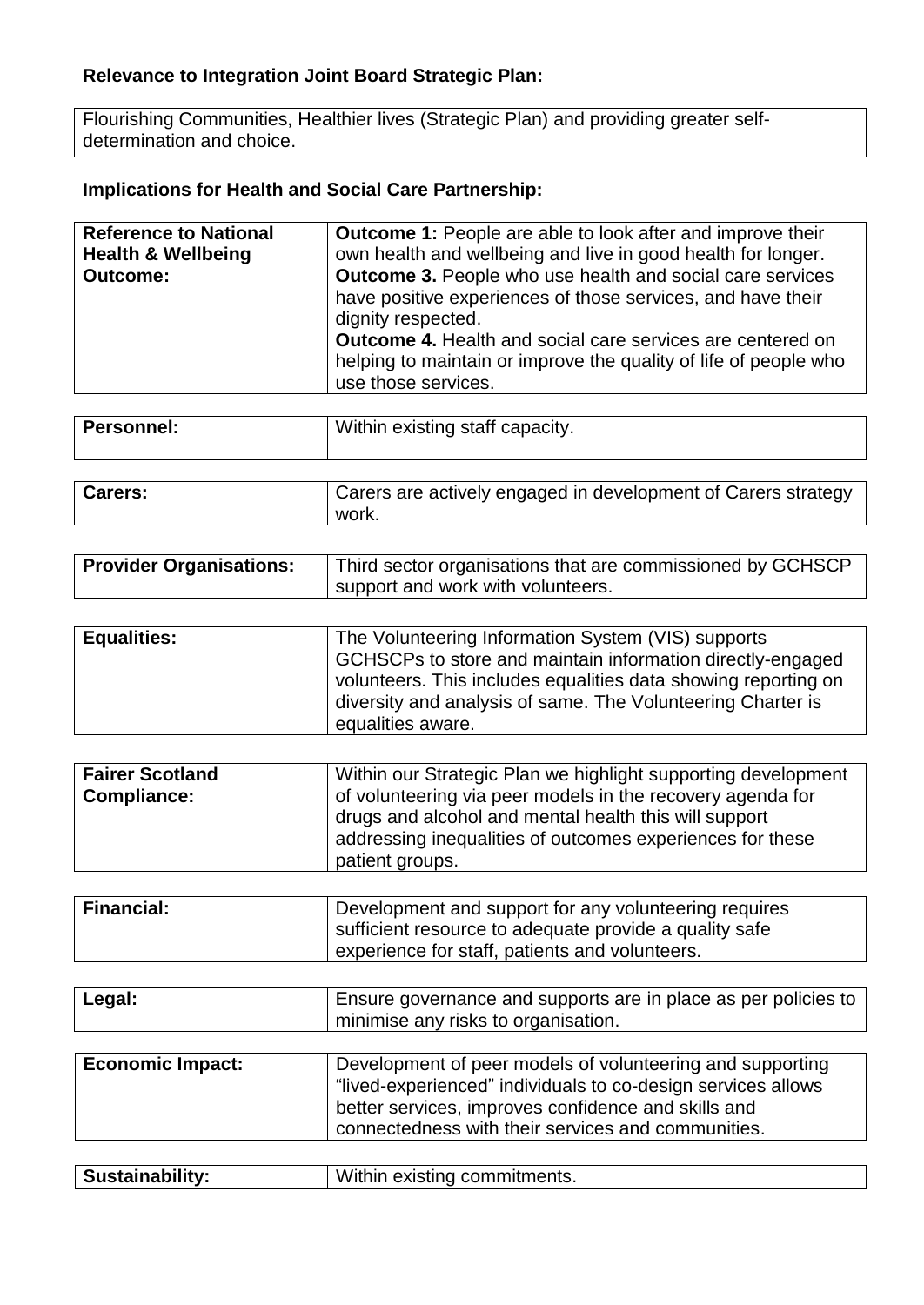| <b>Sustainable Procurement</b> | Consideration for Procurement via commissioning around |
|--------------------------------|--------------------------------------------------------|
| and Article 19:                | governance.                                            |

| <b>Risk Implications:</b> | The need to ensure development of any form of volunteering is |  |
|---------------------------|---------------------------------------------------------------|--|
|                           | risk assessed and meets the requirements of the Lampard       |  |
|                           | report in relation to governance.                             |  |

| <b>Implications for Glasgow</b> | Dissemination of GCC Volunteering Policy. |
|---------------------------------|-------------------------------------------|
| <b>City Council:</b>            |                                           |

| <b>Implications for NHS</b> | To appraise Glasgow City HSCP with NHS National Group |
|-----------------------------|-------------------------------------------------------|
| Greater Glasgow & Clyde:    | decisions and to consult with and share HSCP views    |
|                             |                                                       |

#### **1. Purpose**

- 1.1 This report has been complied to update the IJB Public Engagement Committee on the work undertaken to support the volunteering agenda within GCHSCP. This includes the HSCP achievement of Glasgow's Volunteering Charter.
- 1.2 The learning from undertaking the Volunteering Charter commitment will be discussed including the Glasgow Centre for Population Health (GCPH) evaluation and recommendations on the way forward for Volunteering within the HSCP will be offered.

### **2. Background**

- 2.1 The current policy driver for the HSCP in the development of volunteering is described in *Flourishing Communities, Healthier Lives - the Glasgow City Integration Joint Boards Strategic Plan for Health and Social Care 2019-22.*
- 2.2 The aspirations of the Strategic Plan are around involving service users with peer support for recovery within both mental health and alcohol and drug recovery services, and broader volunteering within prevention and treatment services. This work is either underway or in its early stages and fits with national policy. See Appendix 1 for case study on Naloxone volunteer.
- 2.3 Further opportunities for developing volunteering in the plan lies with reducing social isolation and loneliness, building community capacity and community connections. The HSCP are involved in a range of initiatives and partnerships regularly with the third sector either directly funding or working in partnership for this purpose.
- 2.4 Glasgow City Health and Social Care Partnership has a long history of involvement with members of the public volunteering in a variety of roles and ways. This varies hugely across the organisation and the following table (Table 1) gives just a few examples.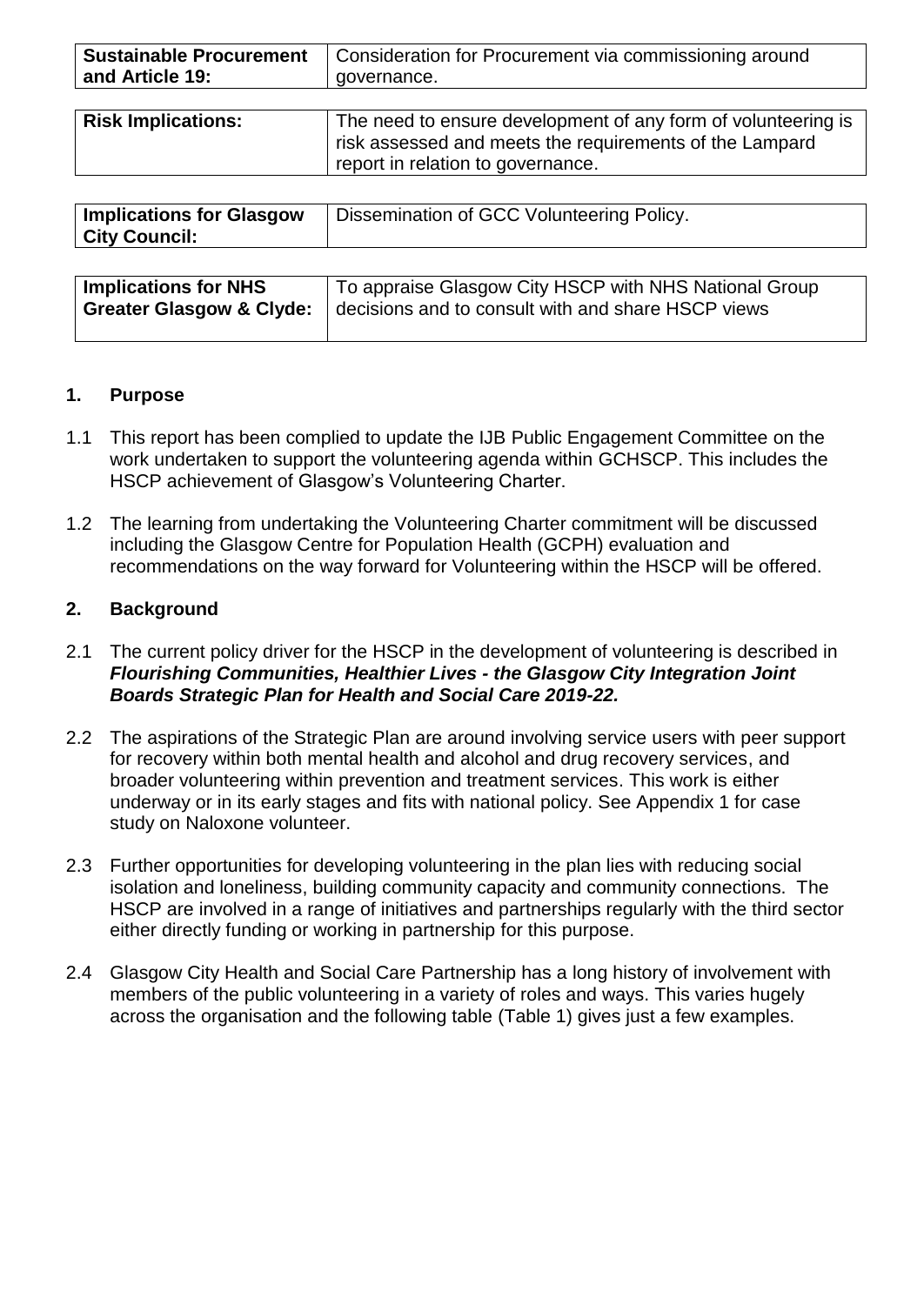| <b>VOLUNTEERING</b>                                    | <b>DESCRIPTION</b>                                                                                                                                                                    |
|--------------------------------------------------------|---------------------------------------------------------------------------------------------------------------------------------------------------------------------------------------|
| Peer Naloxone Distribution Project<br>(See Appendix 1) | People involved in the recovery movement<br>are trained to support the training and<br>distribution of Naloxone within the<br>Community.                                              |
| Service Re design                                      | Members of the community engaging<br>In-service redesign supporting<br>coproduction and transformation of health<br>and social care services.                                         |
| <b>MCR Pathways</b>                                    | HSCP staff supported to volunteer to<br>provide mentoring to care experienced<br>young people.                                                                                        |
| <b>Cancer Coaches</b><br>(See Appendix 2)              | Adults with a Learning Disability are<br>supported to develop an educational<br>programme around cancer screening to<br>deliver to their peers. (Commissioned with<br>external funds) |
| <b>Locality Forums</b>                                 | At present these volunteers remain<br>informal however are extremely valuable<br>to the work of the HSCP.                                                                             |

- 2.5 A challenge for the HSCP is its size and nature which presents difficulties in capturing the diversity and depth of our volunteering; no single service has ownership. GCHSCP also works with the volunteering policies of both the NHS and GCC as employing bodies, which adds further complexity.
- 2.6 To create a single mechanism for recording and tracking our volunteers, the National Volunteering information System (VIS) database has been adopted across NHS and SWS staff. This is funded by the Scottish Government and delivered through the Volunteering in NHS Scotland development programme, managed by the Scottish Health Council (part of Healthcare Improvement Scotland). The system supports NHS Boards to store and maintain information on their directly-engaged volunteers. Glasgow HSCP is the first integration authority to have secured agreement to record all our volunteers through this system.

## **3. Glasgow's Volunteering Charter**

- 3.1 GCHSCP is one of the Community Planning Partners within the Glasgow City Strategic Volunteering Group (SVG), This Group is responsible for reporting on all aspects of the Volunteering Strategy to the Community Planning Partnership Executive Group.
- 3.2 The SVG developed a Glasgow Volunteer Charter to which the IJB (June 2016) agreed that the HSCP should work towards achieving. [https://glasgowcity.hscp.scot/publication/item-no10-glasgow-strategic-volunteering](https://glasgowcity.hscp.scot/publication/item-no10-glasgow-strategic-volunteering-framework)[framework](https://glasgowcity.hscp.scot/publication/item-no10-glasgow-strategic-volunteering-framework)
- 3.3 The Charter involves organisations committing to creating and expanding appropriate opportunities for volunteering and ensuring opportunities are accessible to all.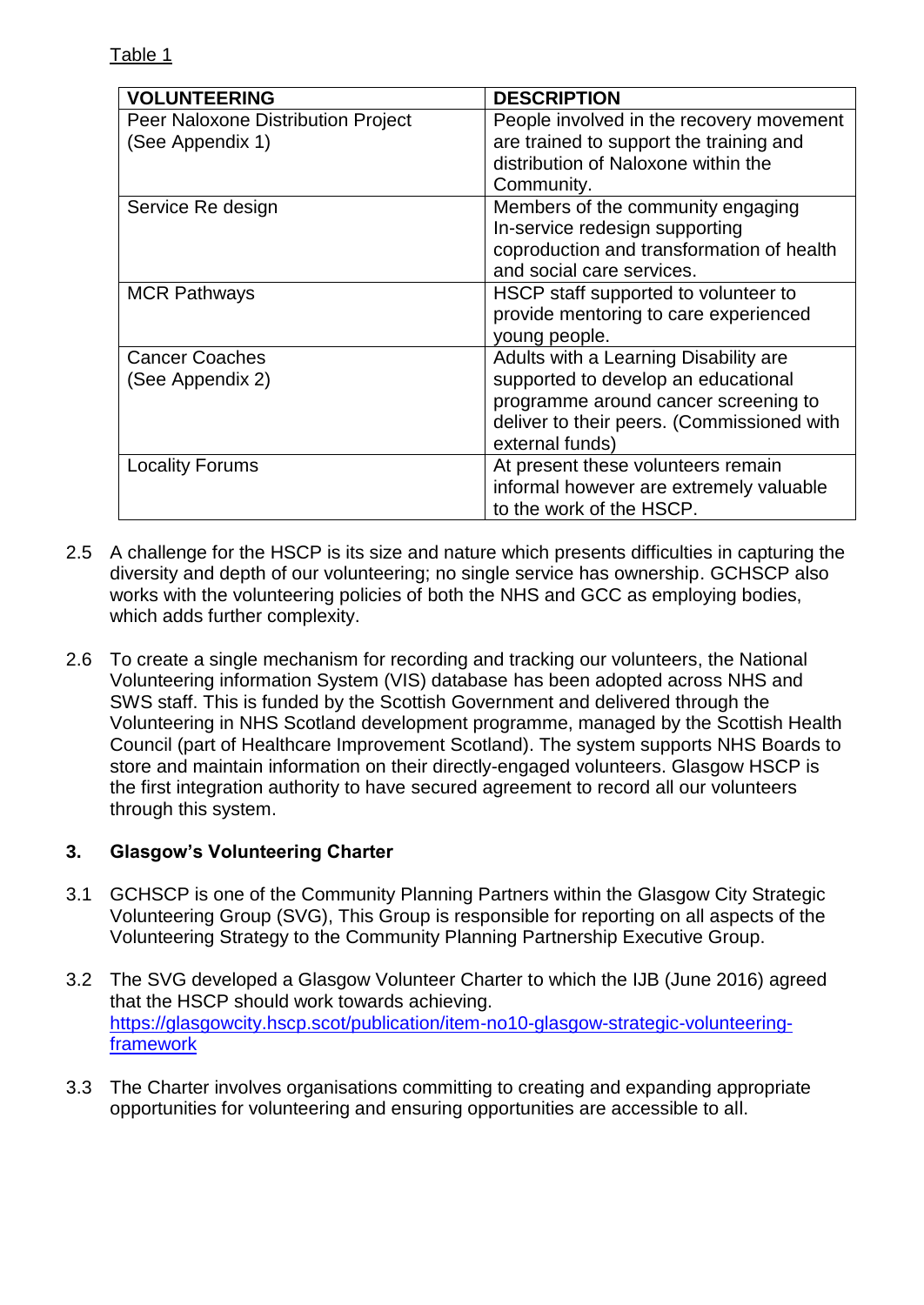- 3.4 It was envisaged that key partners would sign up (pledge) to the Charter by undertaking a yearly census and development of a smart action plan. This would form a baseline which would be repeated yearly to demonstrate increases in volunteering and diversity of volunteers.
- 3.5 The intention was that a core group of organisations would sign up (Phase1) and this would act as a model and catalyst for other organisations to sign up to the Charter thereby increasing the volunteering opportunities within Glasgow.
- 3.6 The Charter was launched in 2016 with an expectation that an initial 30 organisations would sign up and commit to the requirements. A progress report to GCPP last year noted that 21 organisations had made an "in principle" agreement to achieving the Charter Mark, with just less than half (10) having been awarded the Mark, as shown in the table below (Table 2). This highlights that only two CPP partners had achieved the Charter (GGC NHS and GCHSCP).

#### Table 2

| Glasgow's<br><b>Volunteering</b><br><b>Charter - Phase</b><br>1 signatories'<br>progress | Have made<br>in principle<br>commitment<br>to the<br>Charter | Have published<br>their specific<br>pledge(s) and<br>associated<br>commitments. | Have been awarded<br>the Charter Mark<br>having published<br>baseline data and a<br>SMART action plan to<br>achieve their pledge(s) |
|------------------------------------------------------------------------------------------|--------------------------------------------------------------|---------------------------------------------------------------------------------|-------------------------------------------------------------------------------------------------------------------------------------|
| <b>Action on Hearing</b><br><b>Loss Scotland</b>                                         | ✓                                                            |                                                                                 |                                                                                                                                     |
| <b>Clyde Gateway</b>                                                                     | ✓                                                            | ✓                                                                               |                                                                                                                                     |
| Cranhill<br>Development<br>Trust                                                         |                                                              |                                                                                 |                                                                                                                                     |
| <b>Food Train</b><br>Glasgow                                                             | ✓                                                            |                                                                                 |                                                                                                                                     |
| <b>Glasgow City</b><br>Council                                                           |                                                              |                                                                                 |                                                                                                                                     |
| <b>Glasgow City</b><br><b>HSCP</b>                                                       | ✓                                                            | ✓                                                                               | ✓                                                                                                                                   |
| Glasgow<br><b>Disability Alliance</b>                                                    | ✓                                                            | ✓                                                                               |                                                                                                                                     |
| Glasgow<br>Homelessness<br><b>Network</b>                                                | ✓                                                            |                                                                                 |                                                                                                                                     |
| Glasgow Kelvin<br>College                                                                | ✓                                                            | ✓                                                                               |                                                                                                                                     |
| Glasgow Life                                                                             | ✓                                                            | ✓                                                                               | ✓                                                                                                                                   |
| Glasgow<br>Women's Library                                                               | ✓                                                            |                                                                                 |                                                                                                                                     |
| <b>The Hidden</b><br><b>Gardens Trust</b>                                                | ✓                                                            | ✓                                                                               |                                                                                                                                     |
| <b>Loretto Care</b>                                                                      |                                                              |                                                                                 |                                                                                                                                     |
| <b>NHS Greater</b><br>Glasgow and<br>Clyde                                               |                                                              |                                                                                 |                                                                                                                                     |
| <b>Police Scotland</b>                                                                   | ✓                                                            |                                                                                 |                                                                                                                                     |
| <b>Scottish Fire and</b><br>Rescue Service                                               | ✓                                                            |                                                                                 |                                                                                                                                     |
| <b>Scottish Refugee</b><br>Council                                                       | ✓                                                            | ✓                                                                               | ✓                                                                                                                                   |
| Uni of Strathclyde<br>Students Assoc'n                                                   | ✓                                                            |                                                                                 |                                                                                                                                     |
| <b>Victim Support</b><br>Scotland                                                        | ✓                                                            | ✓                                                                               | ✓                                                                                                                                   |
| Volunteer<br>Glasgow                                                                     |                                                              |                                                                                 |                                                                                                                                     |
| YOMO                                                                                     |                                                              |                                                                                 |                                                                                                                                     |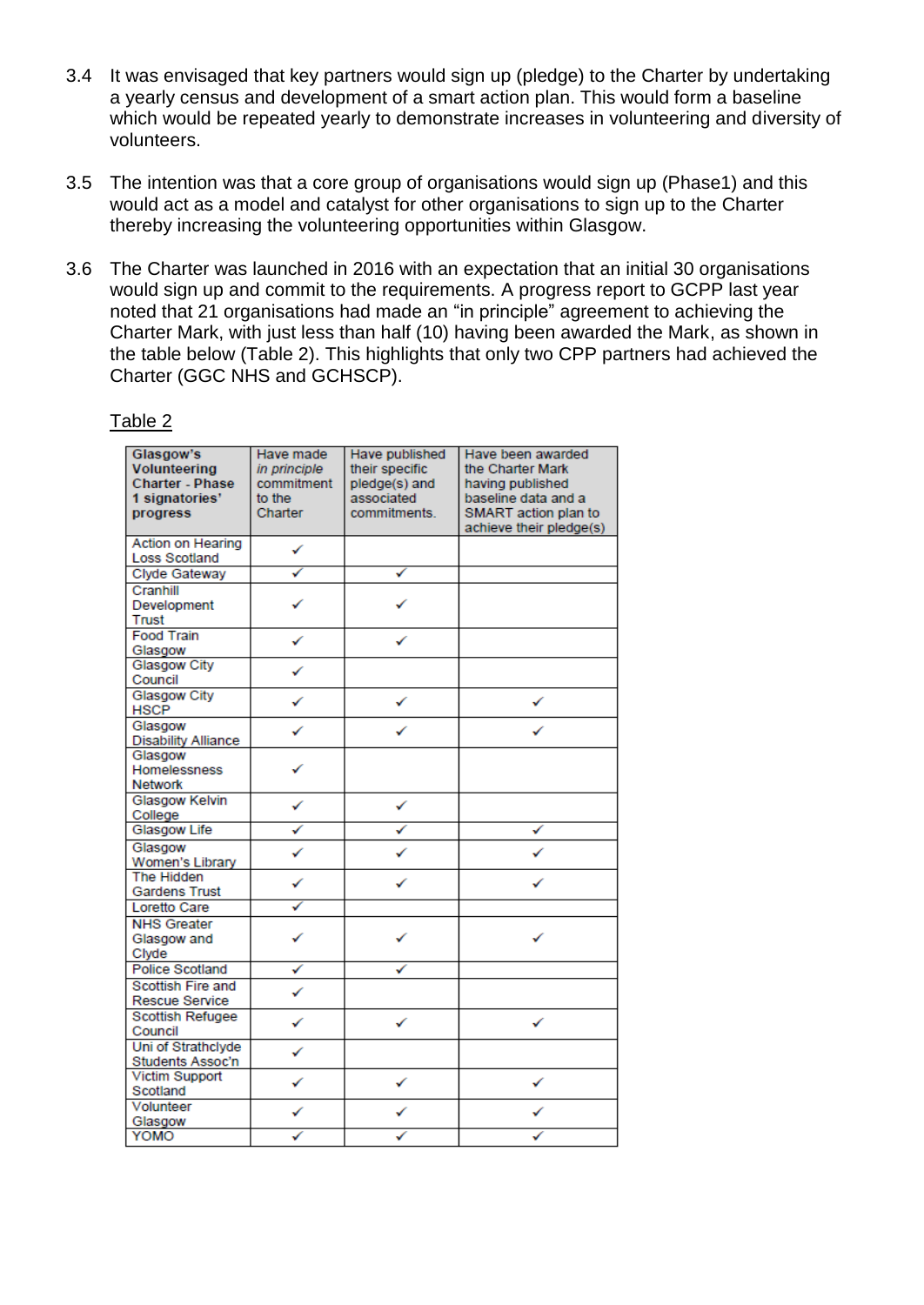- 3.7 The IJB approved the work to achieve the Charter and a working group was established and baseline information and action plan completed, which lead to GCHSCP being formally awarded Charter status January 2018.
- 3.8 During our initial baseline year (16-17) GCHSCP has experienced a 14% increase in the number of volunteers, with a 30% increase in the types of volunteer roles available. However the numbers remain lower than might be expected for an organisation of this scale; moving from 65 people volunteering with 27 different roles to 74 volunteers undertaking 35 roles.

#### **4. Charter Learning and Evaluation**

- 4.1 An evaluation on the implementation of the Charter was undertaken by Glasgow Centre for Population Health (GCPH). [https://www.gcph.co.uk/assets/0000/6476/Evaluation\\_of\\_Glasgow\\_s\\_Volunteering\\_Chart](https://www.gcph.co.uk/assets/0000/6476/Evaluation_of_Glasgow_s_Volunteering_Charter.pdf) [er.pdf](https://www.gcph.co.uk/assets/0000/6476/Evaluation_of_Glasgow_s_Volunteering_Charter.pdf)
- 4.2 Findings showed that large statutory organisations faced difficulties in getting buy-in from other members of staff and increasing their own volunteering opportunities, with some expressing the wish for the existing pledges to be changed to better reflect their own organisational needs. See Table 3 below for GCPH comparisons between small and large organisations.

#### Table 3: Evaluation Comparisons

| <b>Easier to reach Chartermark</b>                      | <b>Harder to reach Chartermark</b>                      |
|---------------------------------------------------------|---------------------------------------------------------|
| Small organisation                                      | Large organisation                                      |
| <b>Flexible and autonomous</b>                          | Bureaucratic/complex organisational structure           |
| Volunteering is part of organisational culture          | Volunteering is not valued or delivered                 |
| Organisational focus supports volunteer roles           | Nature of organisation does not support volunteer roles |
| Already monitoring volunteering                         | No system in place to monitor volunteering              |
| Diversity & inclusion are fundamental to way of working | Diversity and inclusion is valued                       |
| Staff are equipped to support volunteers                | Staff have no experience of supporting volunteers       |
| Senior staff actively support and enable volunteering   | Senior staff pay lip-service to the Charter             |
| Responsibility for the Charter is shared                | Responsibility falls on one individual                  |

- 4.3 GCPP noted the evaluation last year and invited Glasgow Volunteer Centre to consider the required changes to the charter mark respond to the key learning points.
- 4.4 Currently there are a number of 'volunteering' support roles undertaken through GCHSCP that are not eligible for inclusion in the Charter Mark. Examples include:
	- Staff volunteering, including staff released as MCR Mentors and in other capacities.
	- Volunteering supported through commissioned services (where this is funded by GCHSCP the volunteers 'count' as the commissioned service).
	- Residents who 'volunteer' with us in planning and strategic work that are not on the volunteer register e.g. our locality engagement forum members.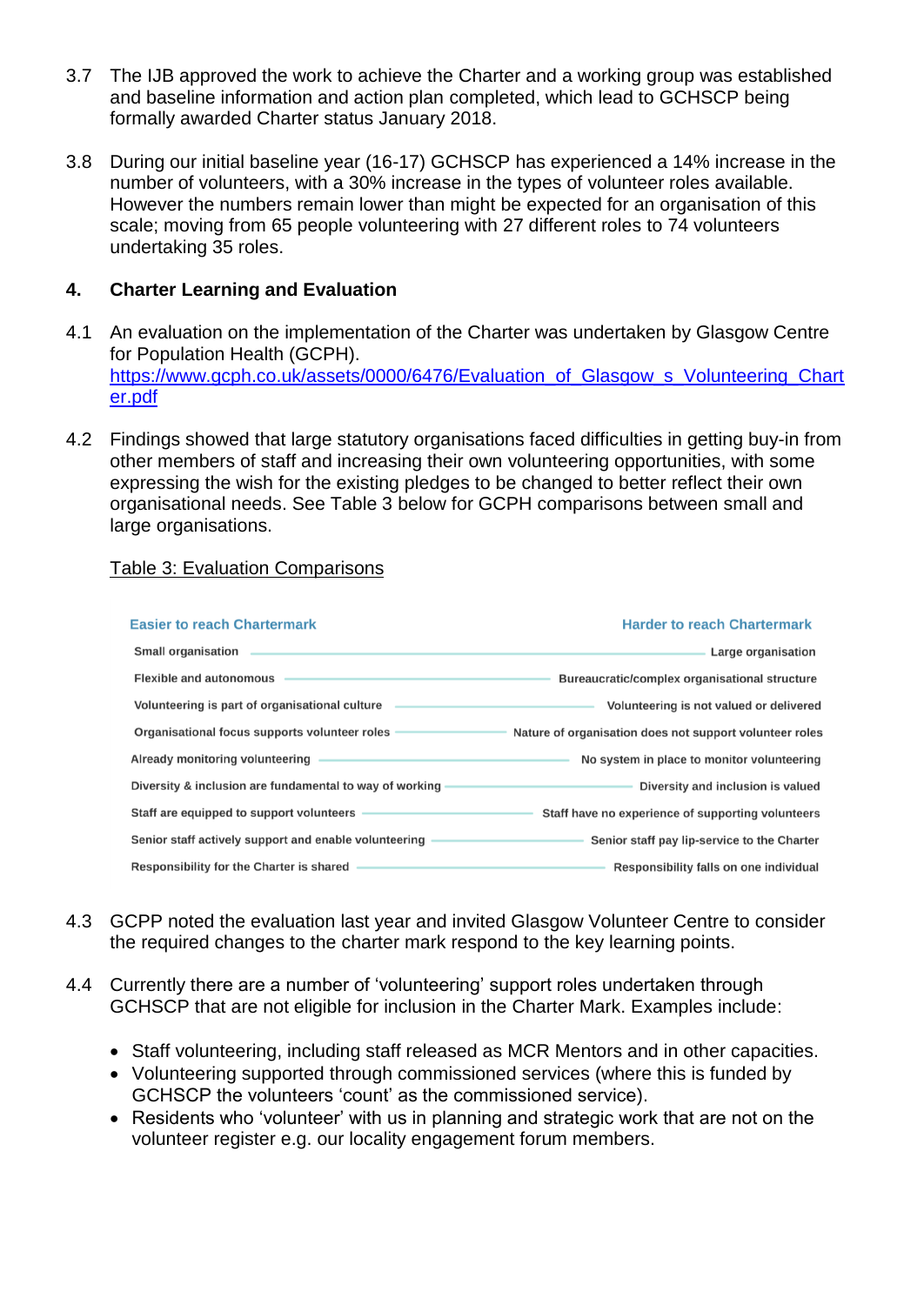## **5. Locality Engagement Forums**

5.1 Members asked that Locality Engagement Forums be visited to discuss the Volunteer Charter and the issues for and against inclusion on the VIS. Forums were visited during 2018 and discussions held around their views on being more formally recognised as volunteers. Each Forum responded quite differently to the issues identified, but all were unconvinced about the added value of them being on VIS.

## **6. Discussion**

- 6.1 Work on the volunteering agenda within the HSCP has progressed slowly. This is to be expected for all the reasons highlighted in evaluation from GCPH in Table 3.
- 6.2 Volunteering is usually an additional task for service managers and staff in an already very stretched service arena. Recent progress has been made by Older Peoples residential day care services and this is encouraging but progress remains challenging.
- 6.3 The Volunteering Group have found that the Charter Mark requirements have acted almost as a distraction that may limit our volunteering achievements rather than enhancing them. The buy-in to the Charter from other CPP partners suggests that the challenges of the Charter Mark are not unique to GCHSCP.

### **7. Recommendations**

- 7.1 The IJB Public Engagement Committee is asked to:
	- a) note the contents and progress of work in relation to volunteering within GCHSCP;
	- b) support a lapse in the commitment to the Glasgow Volunteer Charter to allow reconsideration for the most appropriate way forward. This also provides time for the Charter Mark to be refreshed in light of the evaluation findings; and
	- c) agree to report back in one year on progress and future recommendations.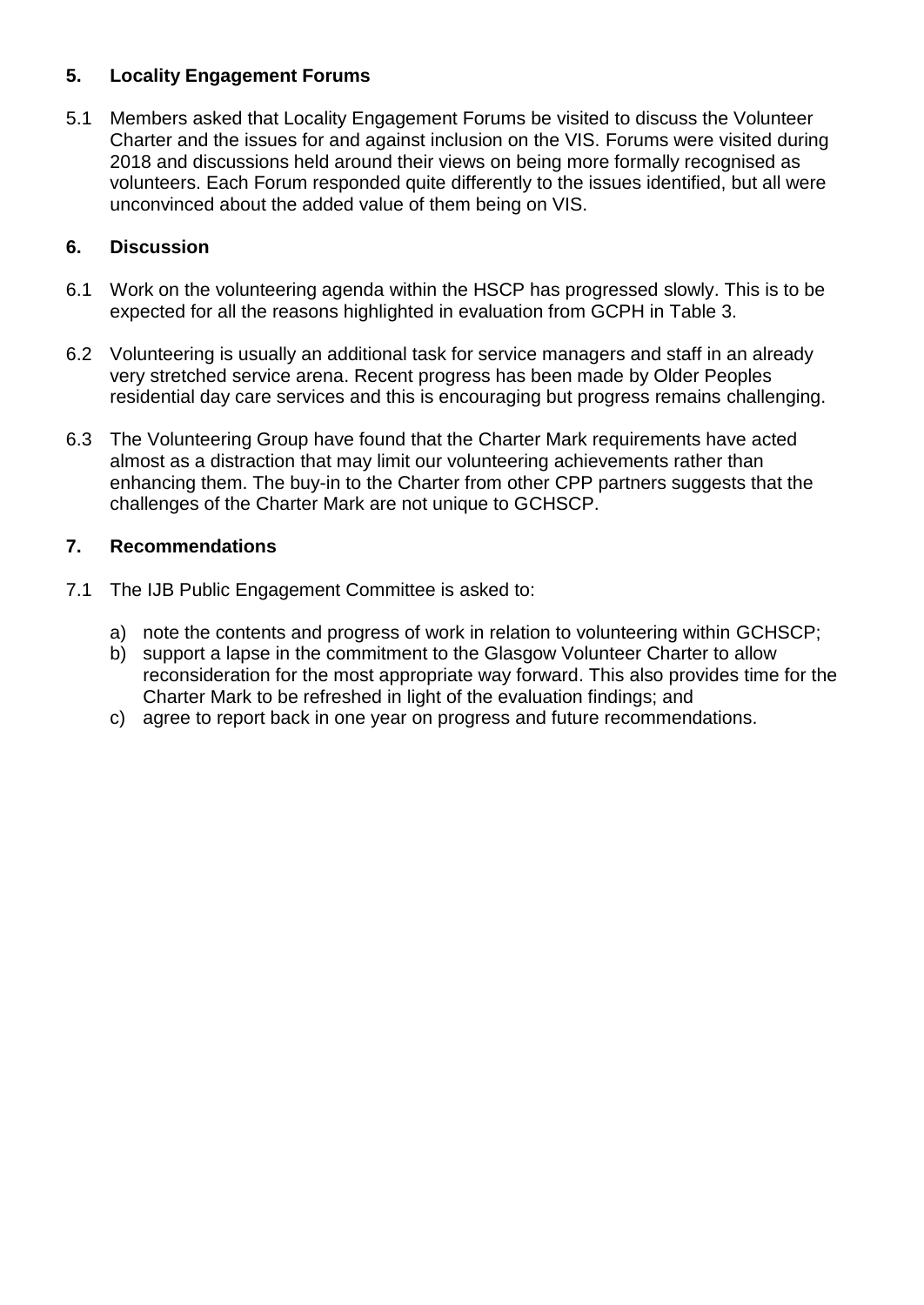#### Naloxone Peer Testimonial- October 2018

"As a Naloxone Peer Educator in North East Glasgow area I was given a great opportunity in August 2017 to become part of the Naloxone Peer Delivery Pilot. This new role involves me completing paperwork, inputting data into the computer system and handing out the Naloxone kits.

To make this transition I became a Volunteer with NHS GGC North East. Having previously volunteered in a similar environment I felt very comfortable and the transition for me was very easy. There is a change of pace with this exciting new venture and with my fellow Peers we have been hard at work. In my volunteering role I am more in control of my time and effort as part of a team in my time is more fixed and I worked my volunteering around my other priorities. I did not feel any pressure as the responsibility and accountability within my volunteering was discussed and supported.

As a team we have great support from NHS staff, and our supervisor, and as he became more confident in my abilities I was given more opportunities to work on my own initiative. I feel very fortunate to receive training and support that has encouraged my development at a pace that worked for me. I am also grateful for the opportunities to practice my new skills in a variety of different care settings with a definite emphasis on my safety this was enhanced with direct communication and understanding. I feel that there is a very supportive connection and my supervisor is able to ease any anxieties around being in formal settings. He instils a sense of calm and order which helps me to deliver training even in challenging circumstances but this is often where the training is most needed.

This opportunity has given me confidence to feel that I can make an impact however small by using my own experience. I am extremely thankful for this opportunity and as I continue my volunteering which I feel will equip me with certain values that will be useful as I move towards employment - structure, timekeeping, organisational skills, commitment, teamworking and self-respect for my own worth for what I can bring. This has been a great experience overall for me. It has allowed me to have a unique experience in a safe and nurturing environment, so thanks for the opportunity."

AMN.